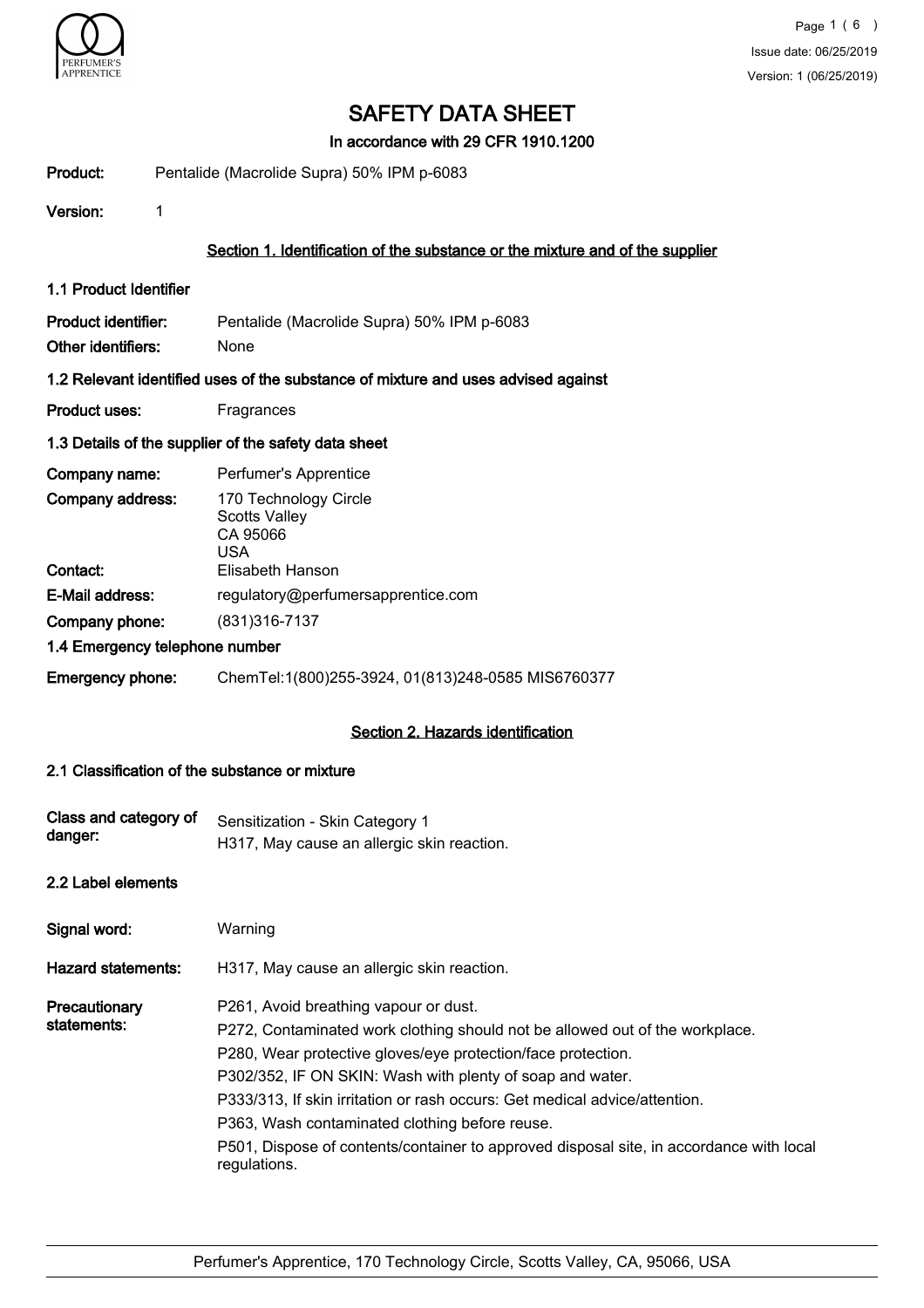

In accordance with 29 CFR 1910.1200

| Product:       | Pentalide (Macrolide Supra) 50% IPM p-6083 |
|----------------|--------------------------------------------|
| Version:       | 1                                          |
| Pictograms:    |                                            |
| Other hazards: | None                                       |

#### Section 3. Composition / information on ingredients

#### 3.2 Mixtures

#### Contains:

| Name                   | CAS      | ЕC        | %       | <b>GHS Classification</b> |
|------------------------|----------|-----------|---------|---------------------------|
| omega-Pentadecalactone | 106-02-5 | 203-354-6 | 50-100% | SS 1B:H317                |

The exact percentage concentrations of components are being withheld as a trade secret.

#### Substances with Community workplace exposure limits, not listed above:

Not Applicable

#### Section 4. First-aid measures

#### 4.1 Description of first aid measures

IF ON SKIN: Wash with plenty of soap and water.

#### 4.2 Most important symptoms and effects, both acute and delayed

May cause an allergic skin reaction.

### 4.3 Indication of any immediate medical attention and special treatment needed

None expected, see Section 4.1 for further information.

## SECTION 5: Firefighting measures

### 5.1 Extinguishing media

Suitable media: Carbon dioxide, Dry chemical, Foam.

### 5.2 Special hazards arising from the substance or mixture

In case of fire, may be liberated: Carbon monoxide, Unidentified organic compounds.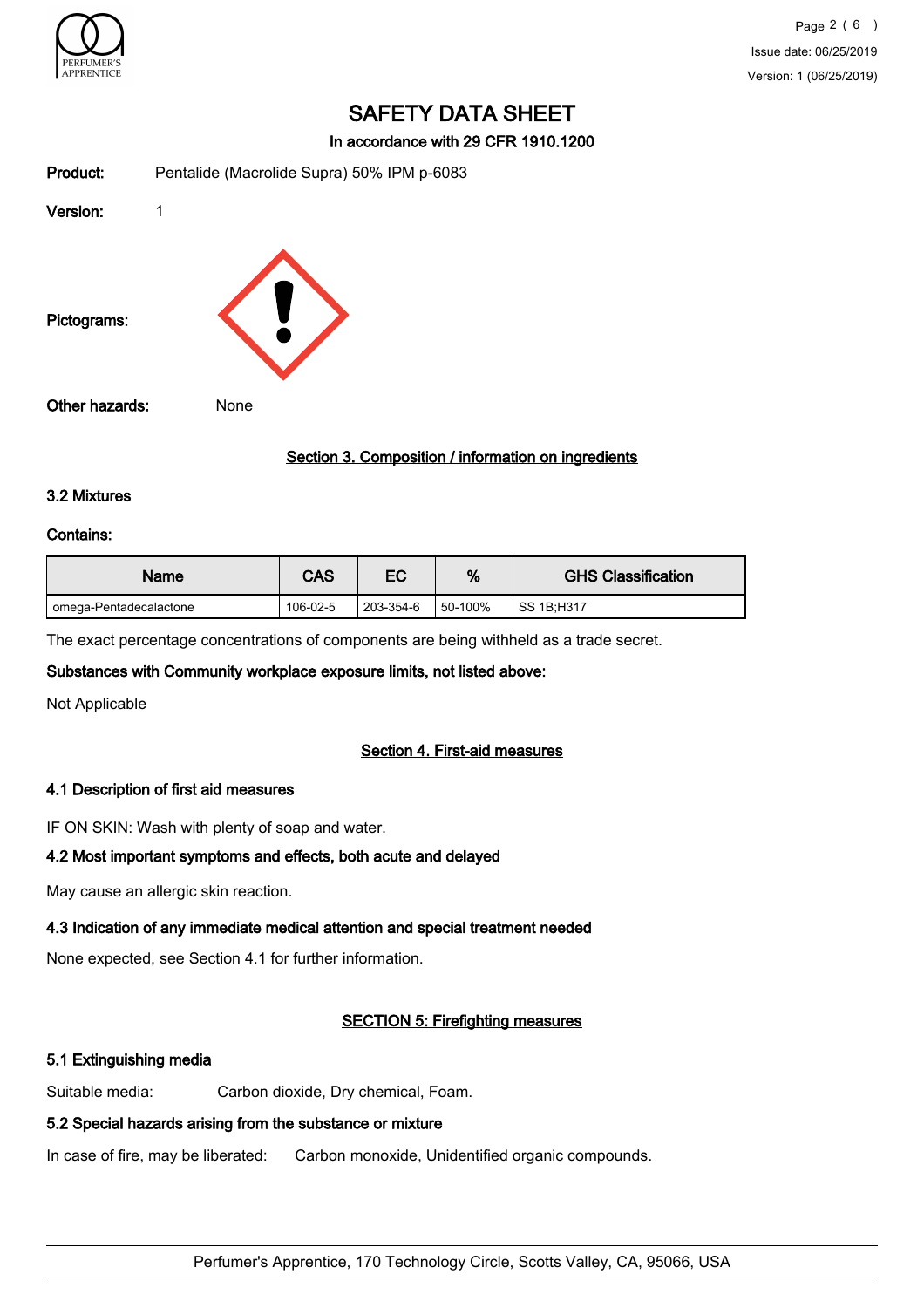

### In accordance with 29 CFR 1910.1200

Product: Pentalide (Macrolide Supra) 50% IPM p-6083

Version: 1

5.3 Advice for fire fighters:

In case of insufficient ventilation, wear suitable respiratory equipment.

#### Section 6. Accidental release measures

#### 6.1 Personal precautions, protective equipment and emergency procedures:

Avoid inhalation. Avoid contact with skin and eyes. See protective measures under Section 7 and 8.

#### 6.2 Environmental precautions:

Keep away from drains, surface and ground water, and soil.

#### 6.3 Methods and material for containment and cleaning up:

Remove ignition sources. Provide adequate ventilation. Avoid excessive inhalation of vapours. Contain spillage immediately by use of sand or inert powder. Dispose of according to local regulations.

#### 6.4 Reference to other sections:

Also refer to sections 8 and 13.

#### Section 7. Handling and storage

#### 7.1 Precautions for safe handling:

Keep away from heat, sparks, open flames and hot surfaces. - No smoking. Use personal protective equipment as required. Use in accordance with good manufacturing and industrial hygiene practices. Use in areas with adequate ventilation Do not eat, drink or smoke when using this product.

#### 7.2 Conditions for safe storage, including any incompatibilities:

Store in a well-ventilated place. Keep container tightly closed. Keep cool. Ground/bond container and receiving equipment. Use explosion-proof electrical, ventilating and lighting equipment. Use only non-sparking tools. Take precautionary measures against static discharge.

#### 7.3 Specific end use(s):

Fragrances: Use in accordance with good manufacturing and industrial hygiene practices.

#### Section 8. Exposure controls/personal protection

8.1 Control parameters

Workplace exposure limits: Not Applicable

#### 8.2 Exposure Controls

#### Eye / Skin Protection

Wear protective gloves/eye protection/face protection

#### Respiratory Protection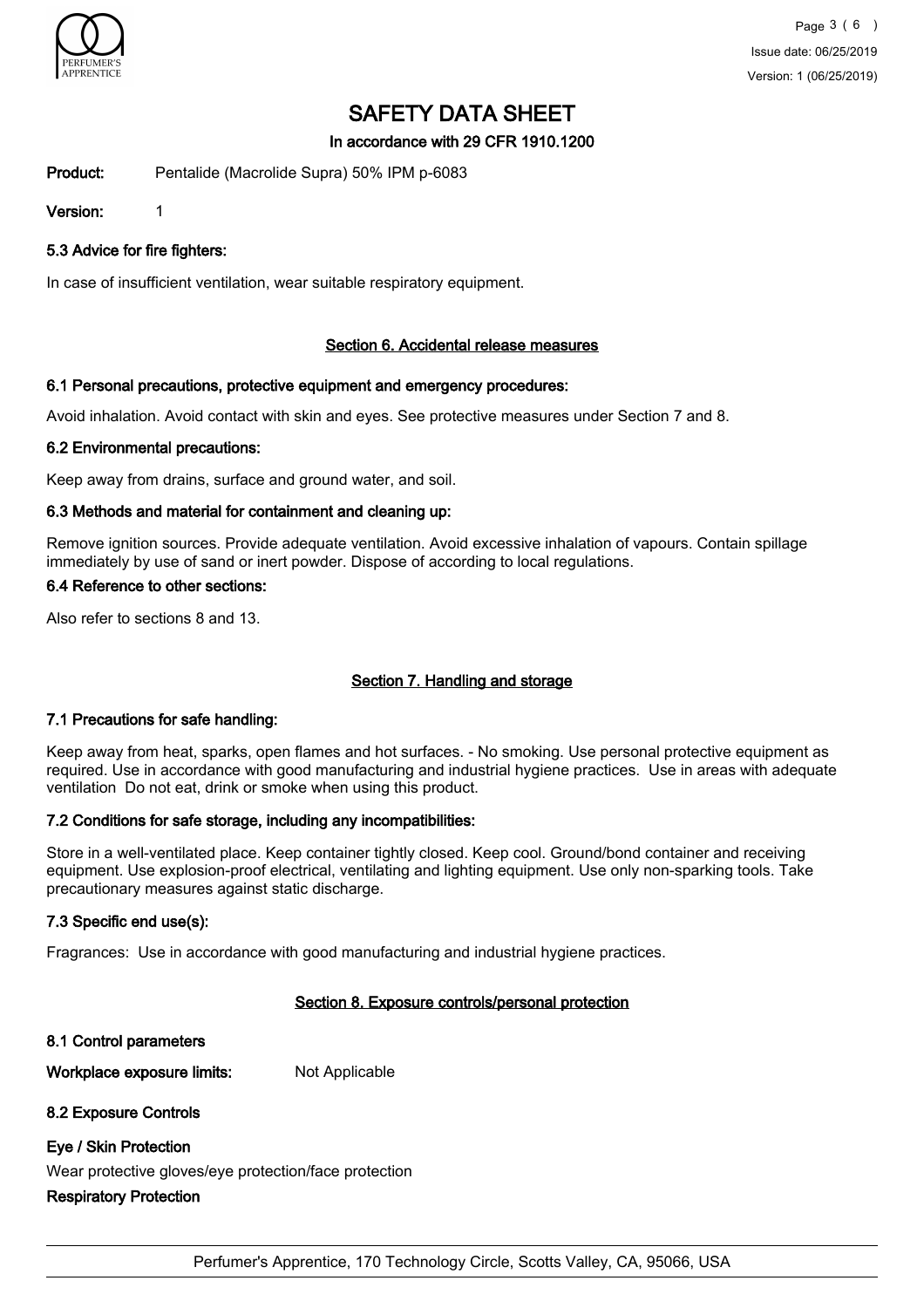

In accordance with 29 CFR 1910.1200

Product: Pentalide (Macrolide Supra) 50% IPM p-6083

#### Version: 1

Under normal conditions of use and where adequate ventilation is available to prevent build up of excessive vapour, this material should not require special engineering controls. However, in conditions of high or prolonged use, or high temperature or other conditions which increase exposure, the following engineering controls can be used to minimise exposure to personnel: a) Increase ventilation of the area with local exhaust ventilation. b) Personnel can use an approved, appropriately fitted respirator with organic vapour cartridge or canisters and particulate filters. c) Use closed systems for transferring and processing this material.

Also refer to Sections 2 and 7.

#### Section 9. Physical and chemical properties

#### 9.1 Information on basic physical and chemical properties

| Appearance:                    | Not determined |
|--------------------------------|----------------|
| Odour:                         | Not determined |
| pH:                            | Not determined |
| Initial boiling point / range: | Not determined |
| Flash point:                   | >93.5 °C       |
| Vapour pressure:               | Not determined |
| <b>Relative density:</b>       | Not determined |
| Solubility(ies):               | Not determined |
| 9.2 Other information:         | None available |

#### Section 10. Stability and reactivity

#### 10.1 Reactivity:

Presents no significant reactivity hazard, by itself or in contact with water.

#### 10.2 Chemical stability:

Good stability under normal storage conditions.

#### 10.3 Possibility of hazardous reactions:

Not expected under normal conditions of use.

#### 10.4 Conditions to avoid:

Avoid extreme heat.

#### 10.5 Incompatible materials:

Avoid contact with strong acids, alkalis or oxidising agents.

#### 10.6 Hazardous decomposition products:

Not expected.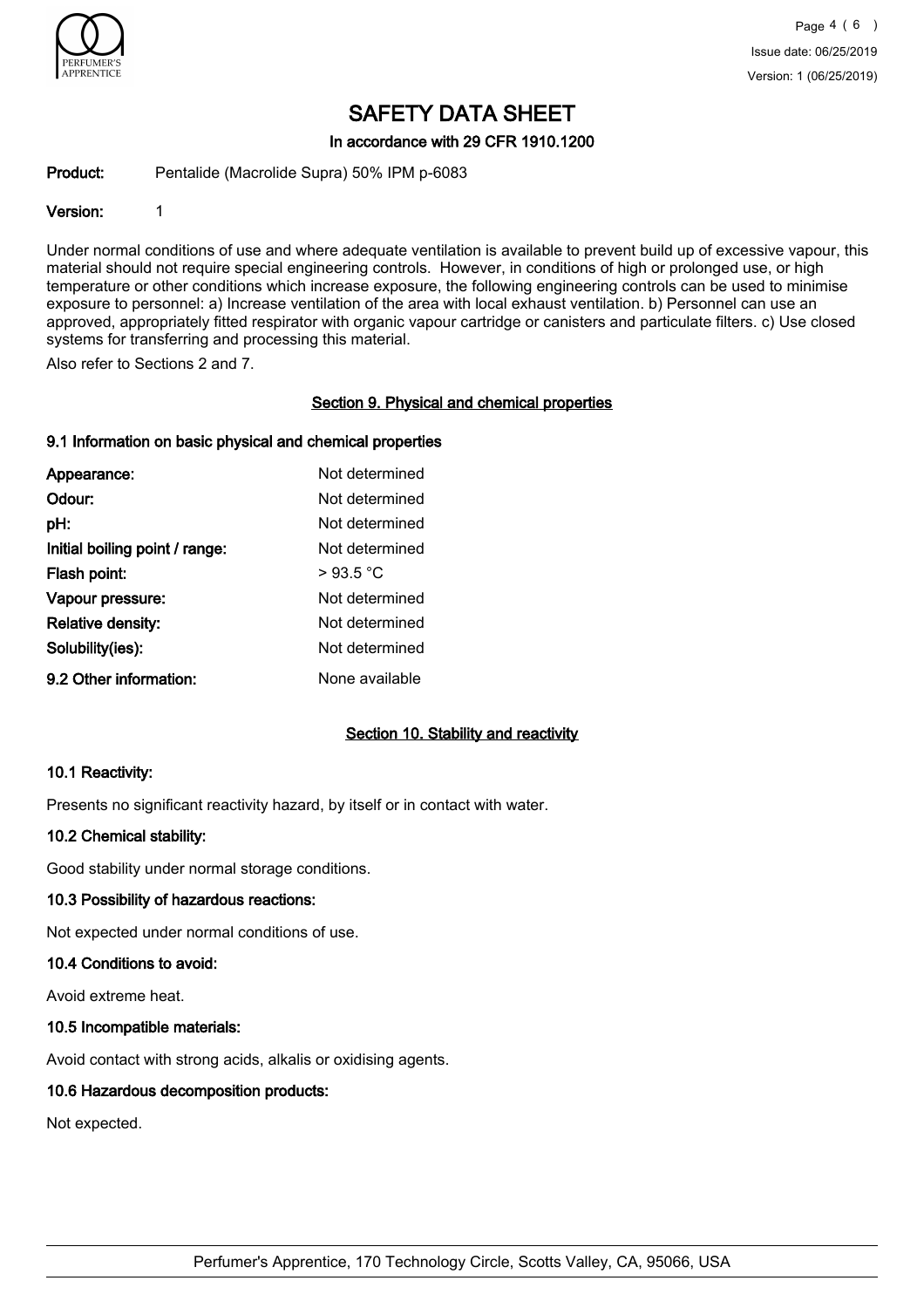

In accordance with 29 CFR 1910.1200

Product: Pentalide (Macrolide Supra) 50% IPM p-6083

Version: 1

### Section 11. Toxicological information

#### 11.1 Information on toxicological effects

This mixture has not been tested as a whole for health effects. The health effects have been calculated using the methods outlined in 29 CFR 1910.1200.

May cause an allergic skin reaction.

Assumed Toxicity Value (LD50 or ATE) for Acute Oral Toxicity: Not Applicable Assumed Toxicity Value (LD50 or ATE) for Acute Dermal Toxicity: Not Applicable Assumed Toxicity Value (LC50 or ATE) for Acute Inhalation Toxicity: Not Available **Inhalation Route:** Not Available in the United States of Available in the United States of Available in the United States of Available in the United States of Available in the United States of Available in the United Stat

Information about hazardous ingredients in the mixture

Not Applicable

Refer to Sections 2 and 3 for additional information.

#### Section 12. Ecological information

#### 12.1 Toxicity:

Toxic to aquatic life with long lasting effects.

| 12.2 Persistence and degradability: | Not available |
|-------------------------------------|---------------|
| 12.3 Bioaccumulative potential:     | Not available |

12.4 Mobility in soil: Not available

#### 12.5 Results of PBT and vPvB assessment:

This substance does not meet the PBT/vPvB criteria of REACH, annex XIII.

12.6 Other adverse effects: Not available

#### Section 13. Disposal considerations

#### 13.1 Waste treatment methods:

Dispose of in accordance with local regulations. Avoid disposing into drainage systems and into the environment. Empty containers should be taken to an approved waste handling site for recycling or disposal.

#### Section 14. Transport information

| 14.1 UN number:                  | Not Regulated |
|----------------------------------|---------------|
| 14.2 UN Proper Shipping Name:    | Not Regulated |
| 14.3 Transport hazard class(es): | Not Regulated |
| Sub Risk:                        | Not Regulated |